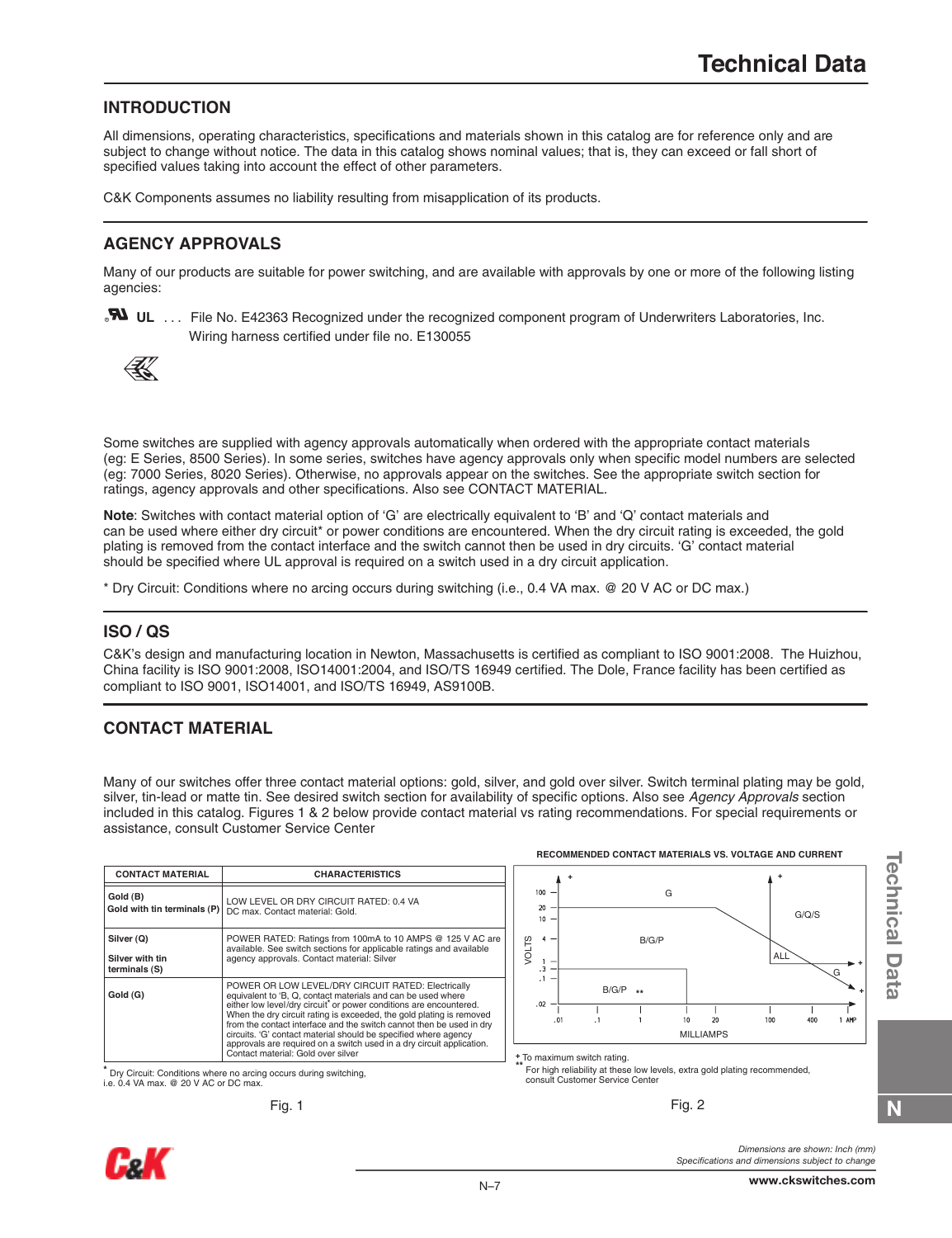### **TACT SWITCHES**

The choice of contact material to be used depends on what is expected of the switch in terms of electrical properties and under consideration of the ambient condition.

| Two different contact materials have proved themselves to be especially suitable: |  |  |  |  |
|-----------------------------------------------------------------------------------|--|--|--|--|
|                                                                                   |  |  |  |  |

| <b>CONTACT</b><br><b>MATERIAL</b> | <b>CHARACTERISTICS</b>                                                                                                                                                                                                                                                                |  |  |  |  |
|-----------------------------------|---------------------------------------------------------------------------------------------------------------------------------------------------------------------------------------------------------------------------------------------------------------------------------------|--|--|--|--|
| Gold (3)                          | a) For switching levels $<$ 12 V and $<$ 100 mA<br>b) For application in corrosive atmospheres.<br>c) For applications at V and A levels including infrequent usage.<br>In this case, please contact us directly in order to select the<br>most suitable switch for your application. |  |  |  |  |
| Silver (1)                        | For switching levels $> 0.5$ V and $> 100$ mA under normal ambient<br>conditions.                                                                                                                                                                                                     |  |  |  |  |

#### **SOLDERING AND CLEANING**

Most manufacturing and field problems experienced by users of unsealed switches are caused by contamination of the internal switch contacts during soldering and cleaning processes. Switches may become intermittent, especially in low power applications, and may become open during factory testing or later in the field. Care during soldering and cleaning can prevent most process contamination problems encountered.

Contamination can occur in both hand soldering and machine soldering processes. Hand soldering and cleaning are acceptable with properly trained personnel, small diameter solder (.030-.040 in.) and low wattage soldering irons (25-40 watts max.). Solder time is approximately 3 seconds maximum. *Do not* immerse or spray the unsealed areas of the switches with cleaners during flux removal.



**NOTE: Not all of C&K Components products have been tested to this profile. Please refer to product section for more information.** 



**N**

*Dimensions are shown: Inch (mm) Specifications and dimensions subject to change*

T2

Peak board bottom temp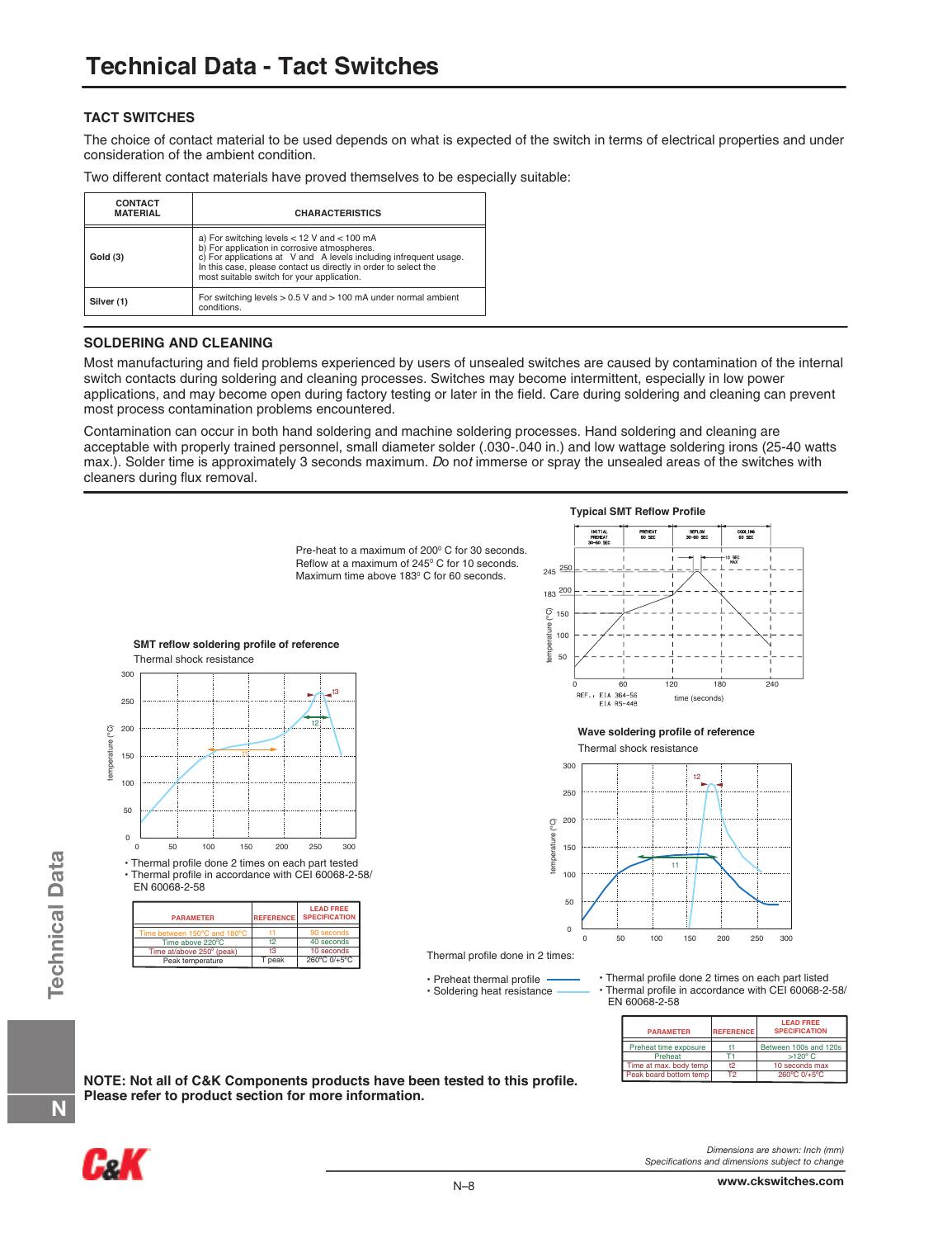**RoHS compliant** = Complies with EU directive 2002/95/EC restriction of hazardous substances.

**RoHS compatible** = Compatible with lead free soldering process.

#### **REFLOW SOLDER PROFILE REQUIREMENT**

| <b>PARAMETER</b>                       | <b>REFERENCE</b> | <b>TIN/LEAD</b><br><b>SPECIFICATION</b> | <b>LEAD FREE</b><br><b>SPECIFICATION</b> |
|----------------------------------------|------------------|-----------------------------------------|------------------------------------------|
| Preheat Temperature<br>Gradient        |                  | $+1-4$ C/sec                            | $+1-4$ C/sec                             |
| Soak Time                              | t Soak           | 2 min. max                              | $2-3$ min.                               |
| Time Above 100C                        |                  | Not Specified                           | 420 sec. max                             |
| Time Above 183C                        |                  | 60-120 sec.                             | 120-180 sec.                             |
| Time Above 217C                        | t1/71            | Not Specified                           | 90 sec. max                              |
| Time Above 230C                        | $t2/$ T2         | $10-40$ sec.                            | $20 - 60$ sec.                           |
| Time Above 250C                        | $t3/$ T3         |                                         | 10 sec. max                              |
| Peak Temperature                       | T Peak           | 235-0/+5C                               | $255 - 0/+5C$                            |
| <b>Cooling Temperature</b><br>Gradient |                  | -6C/sec. max                            | -6C/sec. max                             |





TIN/LEAD SPECIFICATIONS ARE TAKEN FROM: ANSI/IPC-9504 JUNE 1998

#### **WAVE SOLDER REQUIREMENT**

For Soldering Heat Resistance Testing

| <b>PARAMETER</b>                       |                | <b>TIN/LEAD</b><br><b>REFERENCE SPECIFICATION SPECIFICATION</b> | <b>LEAD FREE</b> |
|----------------------------------------|----------------|-----------------------------------------------------------------|------------------|
| Preheat Temperature<br>Gradient        |                | $+1-4$ C/sec.                                                   | $+1-4$ C/sec.    |
| Soak Time                              | $^{\dagger}$ 1 | 2 min. max                                                      | 2-3 min.         |
| Preheat Temp                           | T1             | $> 90^{\circ}$ C                                                | $>100^{\circ}$ C |
| Solder Pot Temp                        | T <sub>2</sub> | 245° - 260° C                                                   | 260° - 275° C    |
| Solder Pot Contact Time                | 12             | $2 - 2.5$ sec.                                                  | $2 - 3.5$ sec.   |
| Lead Thermal Trans, Spike              |                | $>130^{\circ}$ C                                                | $>130^{\circ}$ C |
| Component Body Temp                    |                | $>180^{\circ}$ C                                                | $>200^{\circ}$ C |
| Time@ Max, Body Temp                   |                | $>10$ sec.                                                      | $>10$ sec.       |
| Peak Temperature                       | T Peak         | 235° -0%+5°C                                                    | 255° -0°/+5°C    |
| <b>Cooling Temperature</b><br>Gradient |                | -6C/sec. max                                                    | -6C/sec. max     |

#### **Wave Solder Thermal Profile (TH Components)**

**TEMPERATURE** 



#### **WAVE SOLDER REQUIREMENT** For Soldering Heat Resistance Testing **Diference Between SnPb and Lead-Free Wave Soldering**



Note: Not all of C&K Components products have been tested to these profiles. Please refer to product section for more information.



*Dimensions are shown: Inches (mm) Specifications and dimensions subject to change*